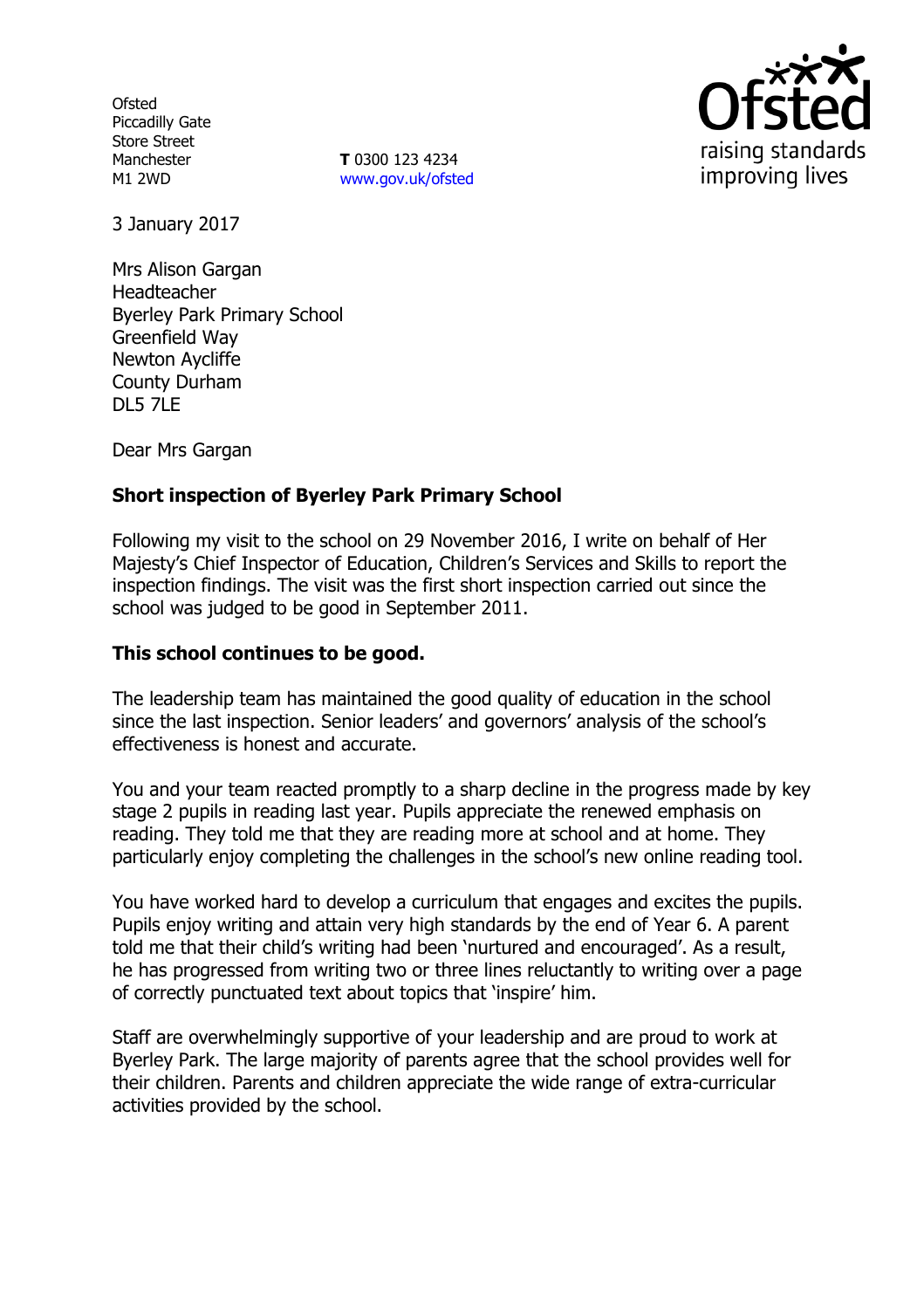

At the last inspection, you were asked to focus on improving the quality of teaching and the quality of leaders' activities to check on the work of the school. I found that pupils across the school know what they are learning, are eager to answer questions and are proud of the progress they are making. They concentrate for sustained periods of time and access resources such as dictionaries independently. You provided evidence that leaders make regular checks on the work of the school and provide verbal and written feedback to teachers. Although improved, leaders' analysis of the progress made by groups of pupils in lessons is not yet sufficiently forensic.

# **Safeguarding is effective.**

The leadership team has ensured that all safeguarding arrangements are fit for purpose and records are detailed and of high quality. Checks on the suitability of adults to work with children are made and recorded systematically. You ensure that staff and governors are appropriately trained so that they know how to keep pupils safe from harm. As the designated safeguarding lead, you work proactively with a wide range of external agencies to ensure that vulnerable pupils access appropriate and timely support. Pupils' attendance is above average. Records show your tenacity in following up children that go missing from education, even if only for a short time.

## **Inspection findings**

- Children settle quickly into the Reception Year because of the effective partnership work between school staff and parents. Children feel happy and secure within the environment. They understand the routines, enjoy their learning and become more independent quickly. Children carry out learning tasks independently over sustained periods of time. For example, in the indoor roleplay area, four beautifully dressed elves wrapped Christmas presents diligently. Early years staff assess children's skills and abilities accurately and plan activities and experiences that enable children to thrive and make good progress. The proportion of children who reach a good level of development by the end of Reception Year has increased year on year and is now well above average.
- This good start continues through key stage 1. Most pupils make good progress from their starting points to reach standards in reading, writing and mathematics that are above average over time. Teachers are adept at identifying when pupils do not understand a new concept straight away. They deploy teaching assistants effectively to provide extra support where necessary.
- $\blacksquare$  The teaching of phonics is a strength of the school. The proportion of pupils who achieve the standard in the Year 1 screening check on phonics is above average year-on-year. Less-able pupils in key stage 1 use their skills in phonics to read previously unknown words correctly. Pupils are prepared well to access key stage 2 reading materials. The most able readers have a thirst for reading and appreciate their teachers' work to improve pupils' ability to infer and deduce meanings from the text. They told me that they enjoy being 'text detectives'.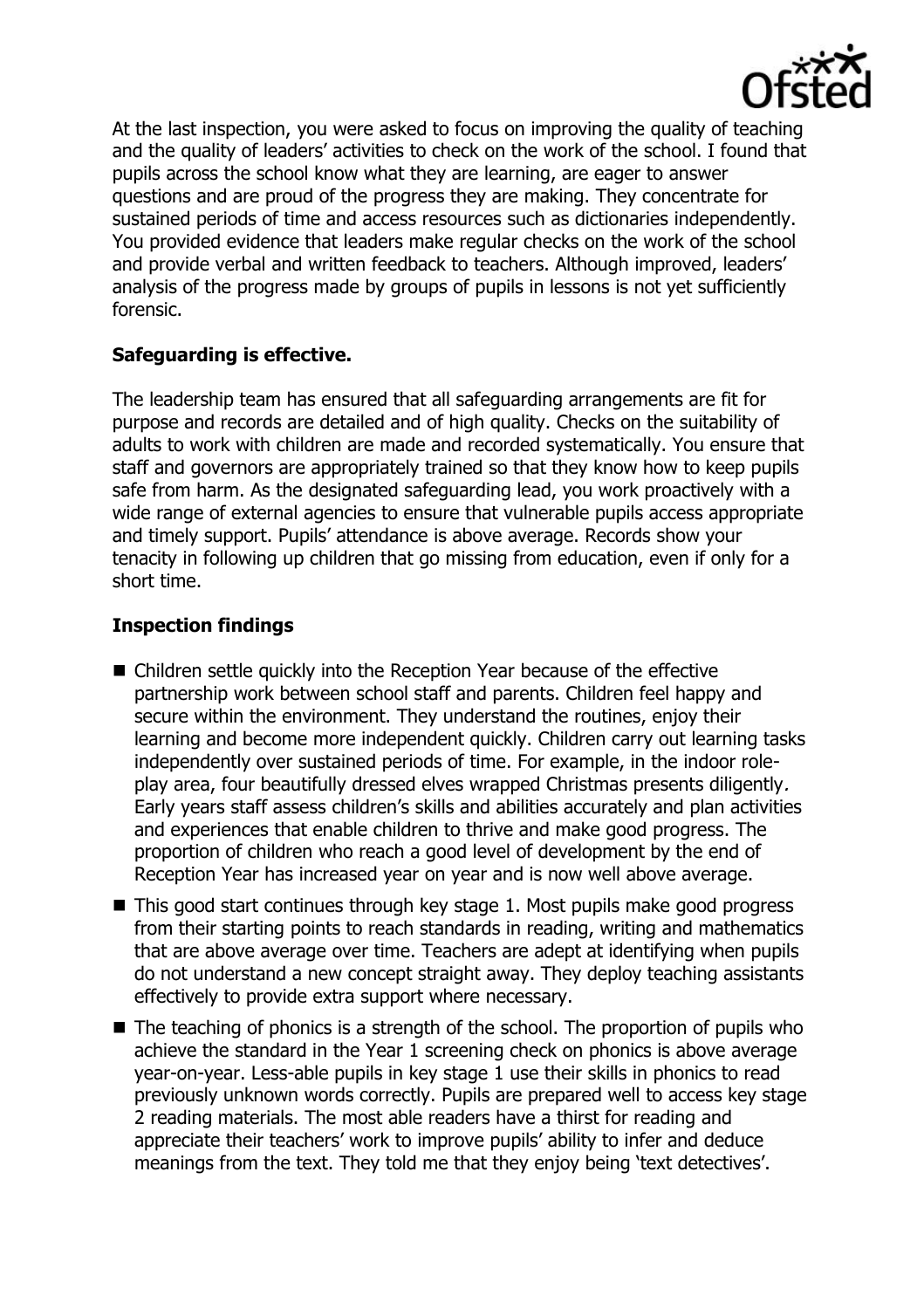

- Reading has been a strength of the school over time. Leaders were extremely disappointed with the statutory reading test results in 2016 and took immediate action to improve the provision for reading across the school. Pupils enjoy accessing the new online reading books and challenges in school and at home. The school's records show that pupils are reading more this term than they have during previous terms. Teachers have noted an increase in the pupils' skills and fluency. Leaders' initial analysis of the end-of-term assessments for Year 2 and Year 6 pupils indicate that pupils are making better progress this year than for the same period last year.
- Teachers know their pupils well. They quickly identify pupils who are in danger of falling behind and provide closely targeted intervention activities to enable them to catch up rapidly. You and I observed some very effective teaching in the early years, key stage 1 and upper key stage 2. This teaching challenged all pupils to do their very best. These pupils are making good progress. Although teaching is good overall, it is inconsistent in key stage 2. During the inspection, you noticed that some learning in lower key stage 2 did not start promptly after the pupils' morning break and valuable learning time was lost. We also noted that pupils in some classes in key stage 2 are adept at completing calculations correctly, but do not have enough opportunities to use and apply their knowledge and skills to solve mathematical problems.
- Pupils' attendance is high. Pupils like school, behave well and want to learn. They respect, like and trust their teachers. Pupils are mature and responsible. They enjoy undertaking duties of responsibility, such as Year 6 pupils 'buddying' younger pupils in the playground. Pupils told me that there are some behaviour incidents and very occasional incidents of bullying. They are confident that you and the other adults in school tackle all incidents quickly and sensitively. Pupils have a comprehensive knowledge of how to stay safe online because they get regular updates and reminders from staff.
- There is a very small number of disadvantaged pupils in school. Their work books and the school's internal assessment systems show that this group of pupils is making good progress in writing and mathematics. Their progress in reading reflects that of their peers in school. It is not good enough and is an area that the school is working proactively to address.
- There is also a very small number of pupils who have special educational needs and/or disabilities. Overall, the school makes effective provision for these pupils. However, as identified by leaders, more work needs to be done in lower key stage 2 to adapt activities for these pupils and to assess their writing accurately.
- Pupils have a comprehensive knowledge about how to stay safe online. They told me that they feel very safe in school and their parents agree overwhelmingly. Pupils' behaviour is good in and around school. However, governors are unable to carry out their support and challenge role effectively because they do not receive information about the small number of incidents of poor behaviour that do occur.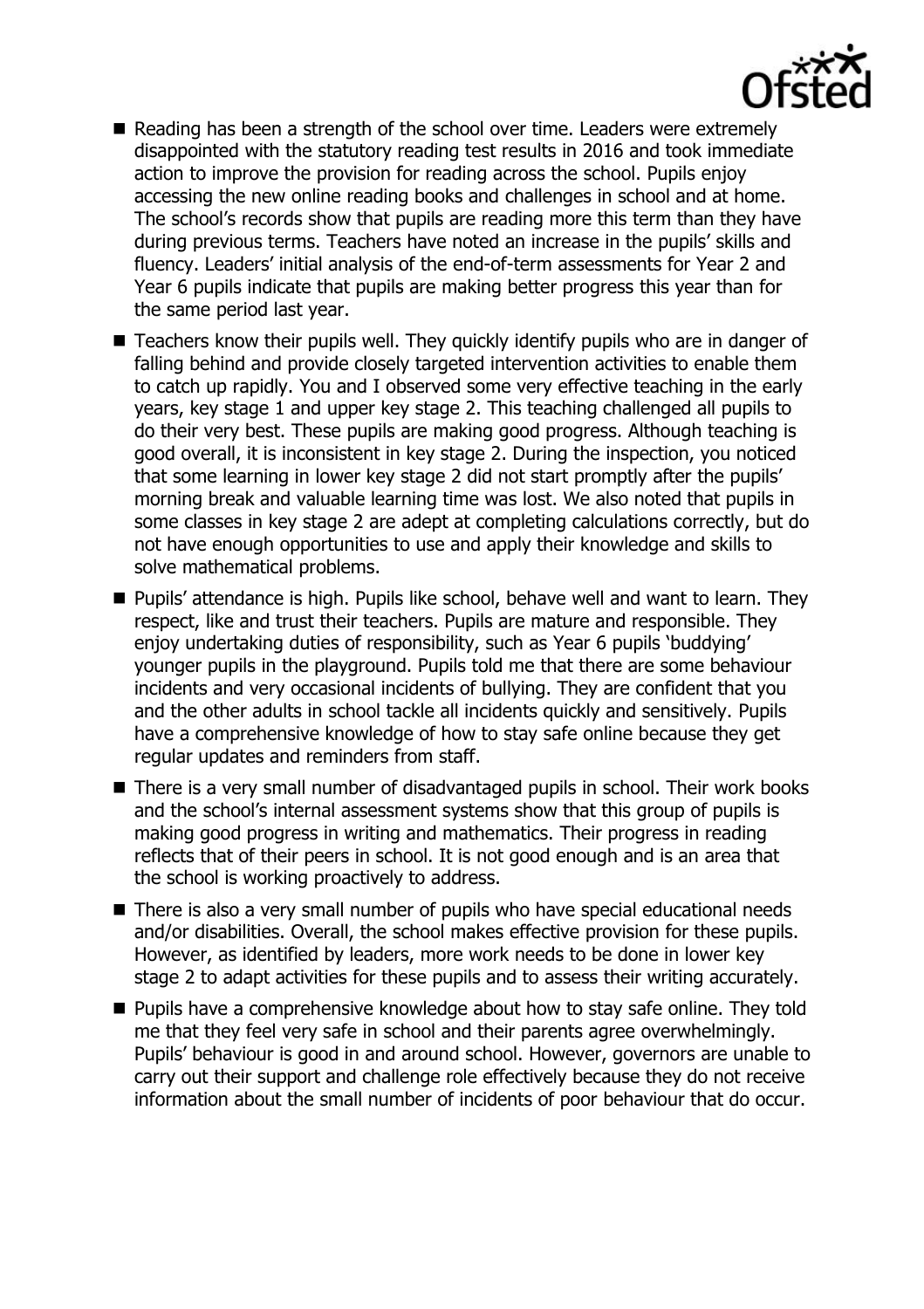

Governors, through their strategic oversight, have a deep understanding of the school's strengths and areas for development in relation to pupils' outcomes. Governors support leaders and challenge them robustly to improve pupils' outcomes further. They are knowledgeable about the activities under way to improve reading and are anxious to measure improvement following assessments at the end of the autumn term. Governors understand that pupils' behaviour is good. Governors ensure that the school's website is compliant with statutory requirements. They are proactive in seeking training to address the gaps they identify in their skills, such as understanding the new inspection dashboard.

# **Next steps for the school**

Leaders and those responsible for governance should ensure that:

- $\blacksquare$  the impact of the new initiatives to improve key stage 2 pupils' achievement in reading is reviewed at the end of the autumn term and regularly thereafter
- **E** aspects of individual teachers' practice are refined through bespoke feedback and support from leaders
- the checks that are made on pupils' progress in their work books and in lessons include the progress made by groups of pupils such as the most able and those who have special educational needs and/or disabilities
- any trends in behavioural incidents are identified, addressed and reported to governors.

I am copying this letter to the chair of the governing body, the regional schools commissioner and the director of children's services for Durham. This letter will be published on the Ofsted website.

Yours sincerely

Belita Scott **Her Majesty's Inspector**

### **Information about the inspection**

I focused on the following key lines of enquiry during the inspection:

- Is safeguarding effective?
- Does the provision in the Reception class enable children to make good progress from their starting points?
- Are pupils making good progress in reading in key stage 2?
- Does the curriculum meet the needs of all pupils from their starting points, especially for mathematics in key stage 2?